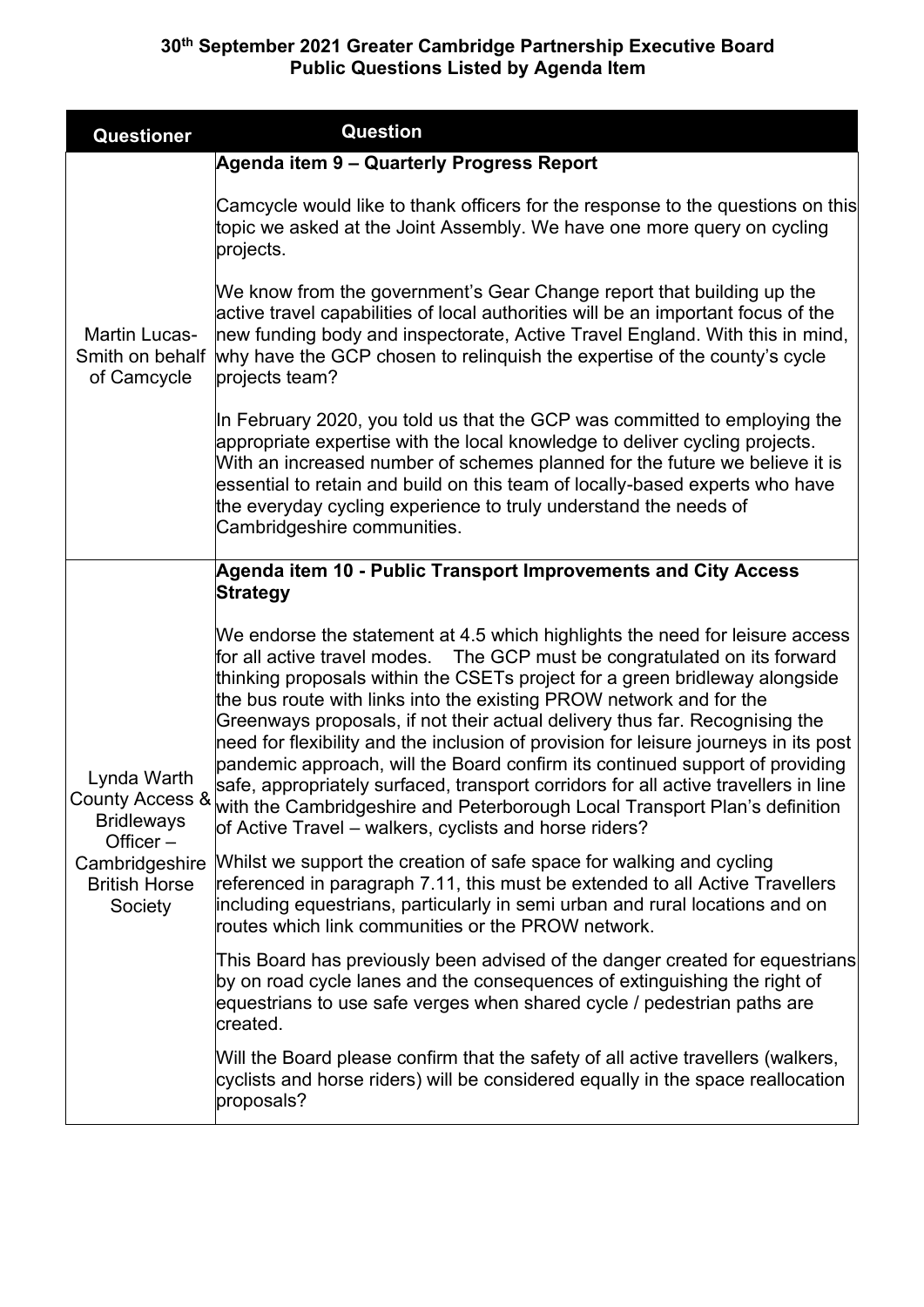|                                                                        | Agenda item 10 - Public Transport Improvements and City Access<br><b>Strategy</b>                                                                                                                                                                                                                                                                                                                                                                                                                                                                                                                                                                                                                                                                                 |
|------------------------------------------------------------------------|-------------------------------------------------------------------------------------------------------------------------------------------------------------------------------------------------------------------------------------------------------------------------------------------------------------------------------------------------------------------------------------------------------------------------------------------------------------------------------------------------------------------------------------------------------------------------------------------------------------------------------------------------------------------------------------------------------------------------------------------------------------------|
| <b>Sharon Dence</b><br>Councillor,<br><b>Rampton Parish</b><br>Council | Looking at the current plan for bus services in the agenda papers I can see<br>no plan to include Rampton in any of the proposed routes or even a<br>$\sf{recognition}$ of its existence on the maps. Leaving the village with absolutely<br>no public transport options is clearly unacceptable at a time when we are<br>trying to reduce emissions, get people to leave cars at home and encourage<br>people into the City.                                                                                                                                                                                                                                                                                                                                     |
|                                                                        | To that end I wonder whether the ambitions of the transport delivery<br>programme for South Cambridgeshire considers smaller isolated villages?<br>Can Rampton, and other smaller villages, have any confidence that there will<br>be a bus service even with the public transport improvements being<br>discussed. The vision will fail if the focus is solely on larger villages thereby<br>condemning people living in villages like Rampton to be largely car<br>dependent. Buses at peak times need to be offered making a viable service<br>which will then be supported. Could some of these options be provided to<br>improve the situation in line with the Mayor's position and the GCP's mission<br>to increase use of public transport into the city? |
|                                                                        | My question is how can smaller villages like Rampton be confident that they<br>will benefit from the Public Transport vision in this agenda item if they are not<br>even worthy of a dot on the map?                                                                                                                                                                                                                                                                                                                                                                                                                                                                                                                                                              |
|                                                                        | See also supporting information Appendix 1                                                                                                                                                                                                                                                                                                                                                                                                                                                                                                                                                                                                                                                                                                                        |
|                                                                        | Agenda item 10 - Public Transport Improvements and City Access<br><b>Strategy</b>                                                                                                                                                                                                                                                                                                                                                                                                                                                                                                                                                                                                                                                                                 |
|                                                                        | With the exception of the recommendation to co-fund 30 electric buses<br>(which, though desirable, will do nothing for modal shift), it seems that none<br>of the officer recommendations will lead to change on the ground within the<br>next twelve months. The proposals, which have been six years in the<br>making, are still highly conceptual, with critically important foundation work<br>still ongoing, even for measures that are uncontroversial, including:                                                                                                                                                                                                                                                                                          |
| <b>Edward Leigh</b>                                                    | Designing the future bus network<br>$\bullet$                                                                                                                                                                                                                                                                                                                                                                                                                                                                                                                                                                                                                                                                                                                     |
| Smarter<br>Cambridge<br>Transport                                      | Revising the road network hierarchy                                                                                                                                                                                                                                                                                                                                                                                                                                                                                                                                                                                                                                                                                                                               |
|                                                                        | Developing an integrated parking strategy<br>Installing city-wide smart traffic signals and integrated control<br>$\bullet$                                                                                                                                                                                                                                                                                                                                                                                                                                                                                                                                                                                                                                       |
|                                                                        | systems                                                                                                                                                                                                                                                                                                                                                                                                                                                                                                                                                                                                                                                                                                                                                           |
|                                                                        | Implementing an Ultra-Low Emissions Zone<br>$\bullet$<br>Designing a complete in-city cycle network<br>$\bullet$                                                                                                                                                                                                                                                                                                                                                                                                                                                                                                                                                                                                                                                  |
|                                                                        | Locating logistics hubs to promote efficient, low-emission deliveries                                                                                                                                                                                                                                                                                                                                                                                                                                                                                                                                                                                                                                                                                             |
|                                                                        | The future bus network does not propose any changes to city-centre bus<br>routes, even though it is clear that changes will be needed, both to reduce<br>conflicts with people walking and cycling, and to create additional capacity<br>for the planned expansion in bus services.                                                                                                                                                                                                                                                                                                                                                                                                                                                                               |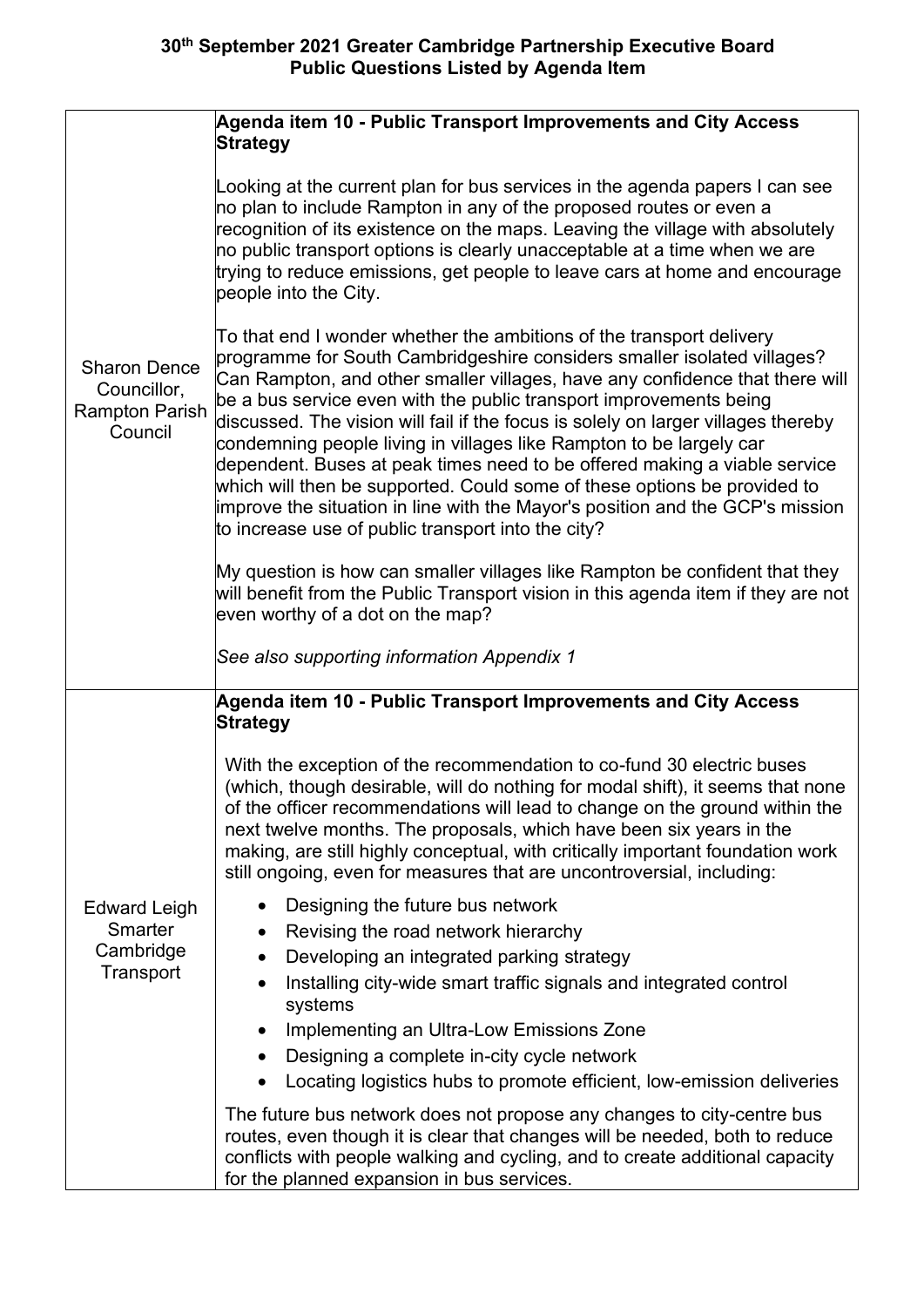|                                                        | So, our questions to the board are:<br>1. Will the GCP formally evaluate ideas proposed by Smarter<br>Cambridge Transport, bus operators and any other groups for re-<br>configuring city bus routes to increase capacity, facilitate<br>interchange, and improve safety?<br>2. From which budgets will local authorities fund the expansion<br>in bus services (estimated at £40 million/year) until the<br>proposed "flexible charge" produces sufficient surplus<br>revenue to cover it?                                                                                                                                                                                                                                                                                                                                                                                                                   |
|--------------------------------------------------------|---------------------------------------------------------------------------------------------------------------------------------------------------------------------------------------------------------------------------------------------------------------------------------------------------------------------------------------------------------------------------------------------------------------------------------------------------------------------------------------------------------------------------------------------------------------------------------------------------------------------------------------------------------------------------------------------------------------------------------------------------------------------------------------------------------------------------------------------------------------------------------------------------------------|
|                                                        | Agenda item 10 - Public Transport Improvements and City Access<br><b>Strategy</b>                                                                                                                                                                                                                                                                                                                                                                                                                                                                                                                                                                                                                                                                                                                                                                                                                             |
| <b>Martin Lucas-</b><br>Smith on behalf<br>of Camcycle | Once again, we thank officers for the responses to our questions at the Joint<br>Assembly. Given the many risks from a car-based recovery from Covid and<br>the deepening climate crisis, we remain concerned about the slow timescale.<br>Bath's Clean Air Zone has been in operation since March this year, Oxford's<br>Zero Emission Zone will be implemented in February 2022 and the London<br>Ultra Low Emission Zone will be expanded next month. Our city is way behind<br>in its plans.                                                                                                                                                                                                                                                                                                                                                                                                              |
|                                                        | We have been told that City Access plans will reduce traffic levels to the point<br>where the roadspace could be used for something different e.g. space for<br>pedestrians, cyclists and bus routes. However, Camcycle believes that action<br>on safe streets cannot wait for a flexible charge to be in place. Measures that<br>will help as many people as possible switch from driving to active travel must<br>be prioritised now to support the overall goals of the City Access Scheme and<br>the proposed bus improvements.                                                                                                                                                                                                                                                                                                                                                                          |
|                                                        | Therefore, our questions are:                                                                                                                                                                                                                                                                                                                                                                                                                                                                                                                                                                                                                                                                                                                                                                                                                                                                                 |
|                                                        | Point 4.4 talks about integrating a Residents' Parking strategy with a<br> 1)<br>Liveable Neighbourhoods approach. What is the timescale for this<br>work and does the Combined Authority's expression of interest for<br>Mini-Holland funding include any areas in Greater Cambridge?<br>We still don't have a clear answer on what the 'revised network<br> 2)<br>hierarchy' mentioned in point 7.9 refers to – previous papers have<br>suggested it was scheduled for adoption in 2022. When will this<br>hierarchy be published?<br> 3)<br>What progress has been made on the workplace travel scheme and<br>city centre freight pilot referred to in the baseline package?<br>We've seen the benefit of experimental schemes from the Active<br>4)<br>Travel ETROs (agenda item 10) - what happened to the idea of car-<br>free days proposed as part of the baseline interventions in February<br>2020? |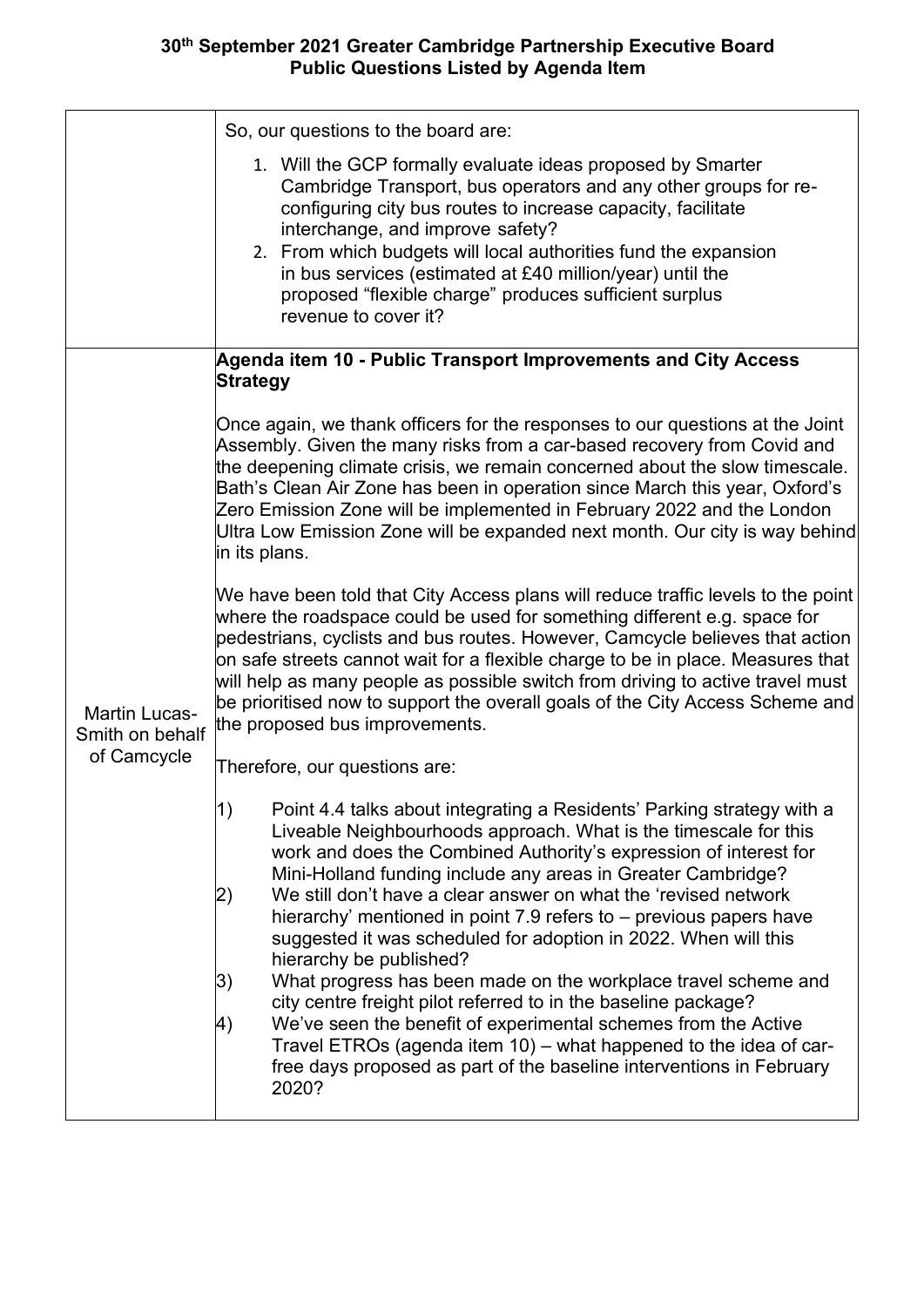|                      | Agenda item 11 - Active Travel: Experimental Traffic Regulation Orders                                                                                                                                                                                                                                                                                                                                                                                                                                                                                                                                                                                                                                                                                                                                                                                                                                                      |
|----------------------|-----------------------------------------------------------------------------------------------------------------------------------------------------------------------------------------------------------------------------------------------------------------------------------------------------------------------------------------------------------------------------------------------------------------------------------------------------------------------------------------------------------------------------------------------------------------------------------------------------------------------------------------------------------------------------------------------------------------------------------------------------------------------------------------------------------------------------------------------------------------------------------------------------------------------------|
|                      | Newtown Road Closure                                                                                                                                                                                                                                                                                                                                                                                                                                                                                                                                                                                                                                                                                                                                                                                                                                                                                                        |
| <b>Steven Hollis</b> | $\mathbf 1$<br>Why has no consideration been given to the effect on traffic and<br>pollution caused by residents and visitors having to drive around<br>the closure areas in order to access the area from the other side. I<br>now spend 10 minutes or more on Lensfield Road and Hills Road<br>that I would not otherwise enter. This will become worse in winter<br>and as more people stop WFH?<br>$\overline{2}$<br>Why has no consideration been given to the effect on businesses in<br>the area by the disruption caused to customers visiting their<br>premises? The current traffic issues are discouraging a lot of trade<br>3<br>Why has no proper consideration been given to emergency<br>vehicles becoming stuck in gridlocked traffic? No ambulance would<br>be able to exit Newtown along Union Road from 4pm to 6pm. The<br>gridlocked traffic in front of it would not be able to get out of the<br>way. |
|                      | Agenda item 11 - Active Travel: Experimental Traffic Regulation Orders                                                                                                                                                                                                                                                                                                                                                                                                                                                                                                                                                                                                                                                                                                                                                                                                                                                      |
| <b>Linny Purr</b>    | Data shows longer delays on side roads from displaced traffic from GCP<br>modal filters.<br>Is it your duty to:<br>secure the "expeditious movement of traffic on the authority's road<br>network" (Traffic Management Bill Clause 16[1])?<br>respond to the climate crisis and Britain's targets of reducing emissions<br>- 68% by 2030, 78% by 2035 and net zero emissions by 2050?<br>safeguard people with protected characteristics and their important<br>services?<br>'build back fairer' and contribute to 'levelling up'?<br>protect businesses and the local economy?<br>listen to citizens harmed rather than the politically organised vocal<br>minority of the seemingly fanatical cycling lobby and self-interested<br>residents' associations?<br>oppose this crude government policy to enforce behaviour change that<br>comes with the threat of risking losing central funding if not<br>implemented?     |
|                      | Closing roads is wonderful for improved air quality, Active Travel and<br>increasing house prices within the private enclaves created for the privileged<br>few who get quieter roads for themselves and their children. Families and<br>children, who live, cycle, walk, work, go to school and wait for buses along<br>roads that take the displaced traffic are expendable for their 'greater good'.<br>So too are the elderly, disabled and those with mobility issues.                                                                                                                                                                                                                                                                                                                                                                                                                                                 |
|                      | Higher time and transport costs harm businesses, deliverers, doctors, district<br>hurses, carers, social services transport, taxis etc.                                                                                                                                                                                                                                                                                                                                                                                                                                                                                                                                                                                                                                                                                                                                                                                     |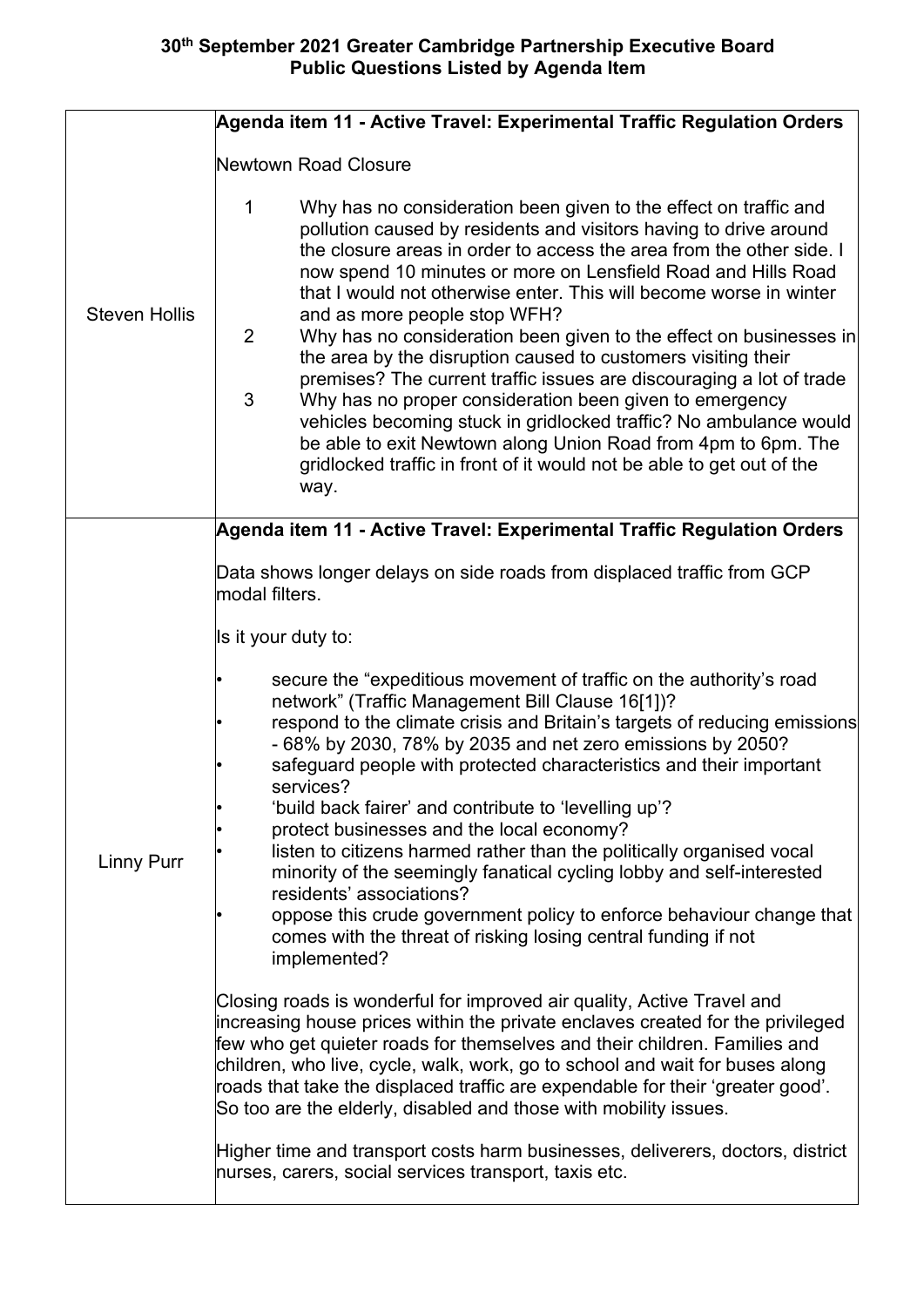|                         | Even if some journeys 'evaporate', longer journeys and increased traffic in<br>fewer roads, creates congestion and more emissions than previously.                                                                                                                                                                                                                                                                                                                                                                                                                                                                                                                                                                           |
|-------------------------|------------------------------------------------------------------------------------------------------------------------------------------------------------------------------------------------------------------------------------------------------------------------------------------------------------------------------------------------------------------------------------------------------------------------------------------------------------------------------------------------------------------------------------------------------------------------------------------------------------------------------------------------------------------------------------------------------------------------------|
|                         | Will the GCP re-examine road closures and:                                                                                                                                                                                                                                                                                                                                                                                                                                                                                                                                                                                                                                                                                   |
|                         | 1)<br>Stop modal filters, improve public transport and offer incentives to<br>encourage more cycling and walking instead?<br>Ensure free-flowing traffic (enabling necessary journeys to get to,<br>2)<br>through, and round, Cambridge) to cut emissions and aid the<br>economy?<br>Say, "No" to government coercion?<br>3)<br>Give us justice and 'Healthy and Safe Streets for ALL Not Just the<br>4)<br>Few'?                                                                                                                                                                                                                                                                                                            |
|                         | Agenda item 11 - Active Travel: Experimental Traffic Regulation Orders                                                                                                                                                                                                                                                                                                                                                                                                                                                                                                                                                                                                                                                       |
|                         | <b>Luard Road ETRO</b>                                                                                                                                                                                                                                                                                                                                                                                                                                                                                                                                                                                                                                                                                                       |
| <b>Robert Rawlinson</b> | The GCP Joint Assembly meeting on Thursday 9th September unanimously<br>agreed to recommend keeping the road closure permanent 'The GCP Joint<br>Assembly supports making permanent the Luard Road closure but to mitigate<br>impacts on other roads, requests work is undertaken on traffic signals in the<br>area.'                                                                                                                                                                                                                                                                                                                                                                                                        |
|                         | The question below is being jointly raised by the residents and non-residents<br>listed below, and are presented as a single request for the convenience of the<br>Executive Board.                                                                                                                                                                                                                                                                                                                                                                                                                                                                                                                                          |
|                         | On the basis the officers report states no negative evidence to support the<br>proposal to rescind the current experimental order, and furthermore, there is<br>clear evidence the objectives have been met, as well as the proven popularity<br>of the scheme with residents and non-residents alike, what would be the<br>$ $ ustification for re-opening the road and going against the unanimous decision<br>made at the GCP meeting of September 9th?                                                                                                                                                                                                                                                                   |
|                         | On 'whether it should be retained', the Luard/Sedley Taylor scheme scored<br>more highly in responses from non-residents than it did from residents - both<br>groups were overwhelmingly in favour, i.e. the consultation results were not<br>skewed by any sort of neighbourhood campaign.<br>We urge the Executive Board to support the recommendation to make the<br>Luard Road closure permanent which received unanimous support at the<br>Joint Assembly. Not to do this would make the roads less safe for cyclists<br>and pedestrians. The officers report states the scheme has been 'successful<br>in improving walking and cycling and making the area safer' with this view<br>based on 700 cycle trips per day. |
|                         | See also supporting information Appendix 1                                                                                                                                                                                                                                                                                                                                                                                                                                                                                                                                                                                                                                                                                   |
|                         | Questions presented on behalf of the following residents and non-<br>residents: Aldo Marion, Alethea Ato, Alex Robson, Angus & Nicky<br>Runciman, Ayesha Ahmed, Chris Fox, Clare Martinson, Daphne Fowler,                                                                                                                                                                                                                                                                                                                                                                                                                                                                                                                   |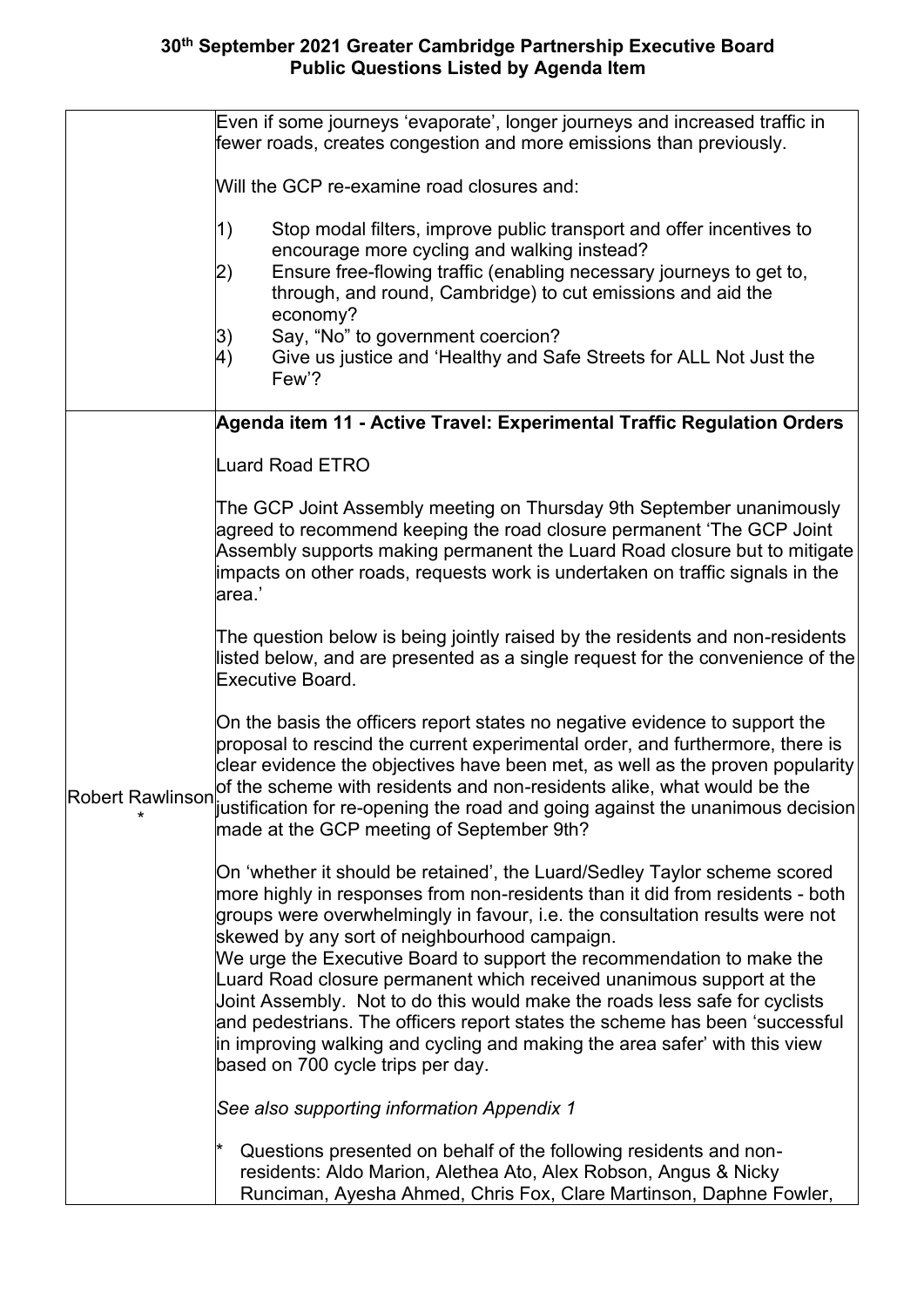|                                                        | David Clary, Elizabeth Hart, Emma & Fergus Duncan, Gail Jenner, Hakon<br>Martinsen, Henry Howarth, Janet Edwards, Chris Parkins, Susan Hegarty,<br>Doreen Hodgson, Braden Howarth, Jim Metcalf, Heather Warwick, Juliet<br>Barclay, Jumbo Jenner, Martin Rowland, Micelle Pearl, Paul Rudin, Peggy<br>Maxwell, Pete Fox, Peter Hewkin, Polly Holme, Richard Ogden, Rob<br>Foale, Rosie Bridge, Sandrine & Chris Parkins, Susan Rushton, Heather<br>Clary, Peter Hewkin, Rory Powe, Don Broom, Sally Broom, Vivien Perutz,<br>Emma Duncan, Tim Dodkin, Tim Palmer, Yolande Orr, Anne Lyon,<br>Richard Lyon, Robert Rawlinson, Militza Callinan, Nick Flynn. |
|--------------------------------------------------------|------------------------------------------------------------------------------------------------------------------------------------------------------------------------------------------------------------------------------------------------------------------------------------------------------------------------------------------------------------------------------------------------------------------------------------------------------------------------------------------------------------------------------------------------------------------------------------------------------------------------------------------------------------|
|                                                        | Agenda item 11 - Active Travel: Experimental Traffic Regulation Orders                                                                                                                                                                                                                                                                                                                                                                                                                                                                                                                                                                                     |
| <b>Martin Lucas-</b><br>Smith on behalf<br>of Camcycle | Camcycle would like to reiterate our support for this report and we welcome<br>the Joint Assembly's recommendation to add Luard Road to the list of<br>schemes to be made permanent.                                                                                                                                                                                                                                                                                                                                                                                                                                                                       |
|                                                        | The data shows that all the GCP's experimental active travel schemes have<br>been successful with routes rebalancing transport in favour of walking and<br>cycling and the majority of respondents to the consultation agreeing that the<br>areas are safer and more pleasant in terms of noise/pollution and general<br>ambience. We support further work by the GCP and its partners to improve<br>the schemes where necessary and design and implement permanent layouts.                                                                                                                                                                               |
|                                                        | Our question is: given the success of these experimental schemes, what work<br>is the GCP doing to build on and extend this project? The county council's<br>$\,$ consultation website on the second phase of Active Travel Schemes says<br>that 'that projects relating to initial ideas for Cambridge Historic Centre,<br>Victoria Avenue, Grange Road and Sidgwick Avenue are being considered<br>separately by the Greater Cambridge Partnership'. What is the status of this<br>work?                                                                                                                                                                 |